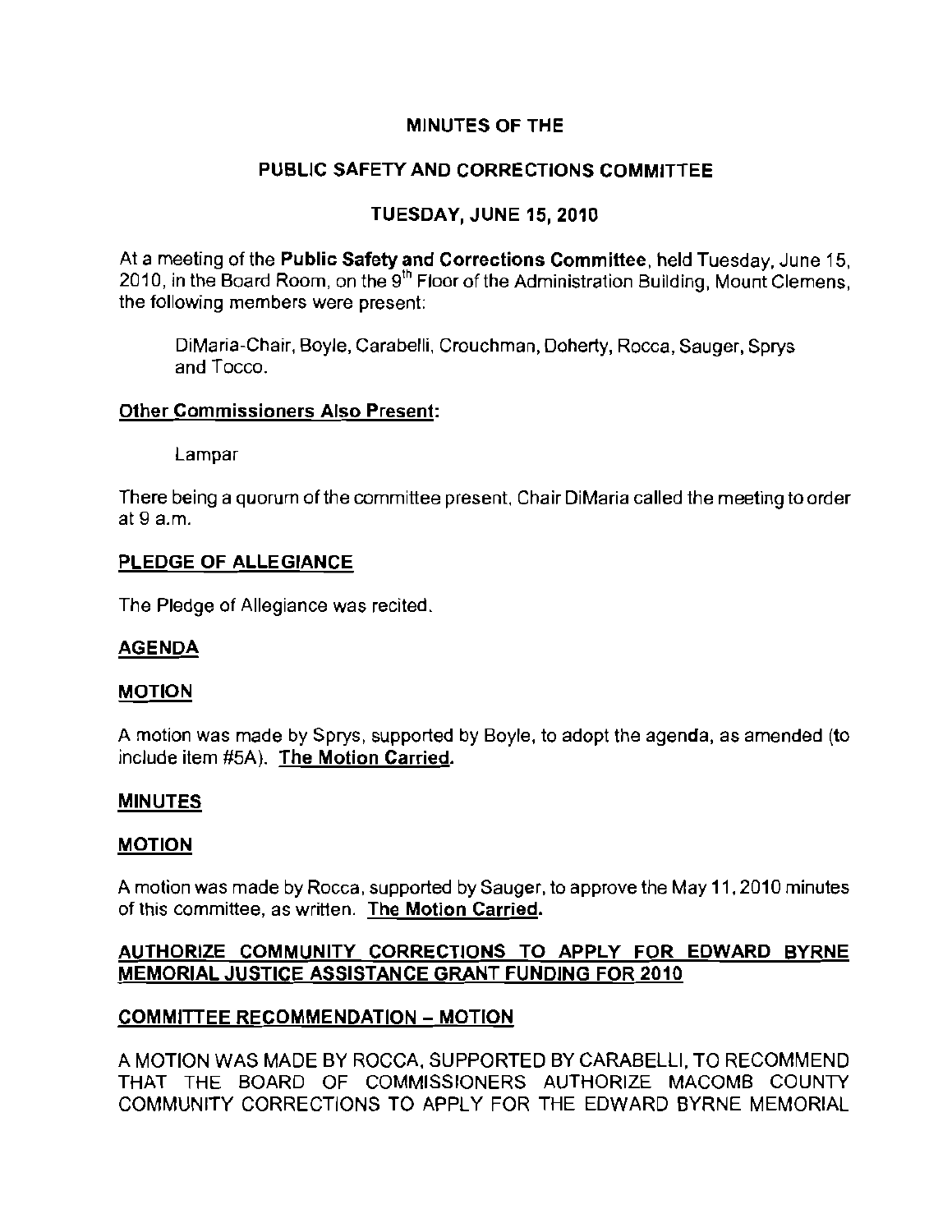JUSTICE ASSISTANCE GRANT (JAG) FUNDING FOR 2010. A TOTAL OF \$147,154 WAS ALLOCATED TO LOCAL JURISDICTIONS THAT INCLUDE MACOMB COUNTY AND WARREN. FURTHER, TO AUTHORIZE THE COUNTY TO ACT AS FIDUCIARY FOR THESE FUNDS AND ENTER INTO A MEMORANDUM OF UNDERSTANDING REGARDING THE SAME. THIS FEDERAL GRANT PROGRAM DOES NOT REQUIRE ANY LOCAL/COUNTY MATCH FUNDS. THE MOTION CARRIED.

# FY 2009 MICHIGAN CITIZEN CORPS GRANT PROGRAM AGREEMENT / EMERGENCY MANAGEMENT AND COMMUNICATIONS DEPARTMENT

## COMMITTEE RECOMMENDATION - MOTION

A MOTION WAS MADE BY DOHERTY, SUPPORTED BY SPRYS, TO RECOMMEND THAT THE BOARD OF COMMISSIONERS ACCEPT AND ENTER INTO THE 2009 HOMELAND SECURITY CITIZEN CORPS PROGRAM GRANT AGREEMENT IN THE AMOUNT OF \$18,312. THERE IS NO LOCAL MATCH. THE MOTION CARRIED.

## 2010 COMMUNITY ORIENTATED POLICING SERVICES (COPS) GRANT APPLICATION / EMERGENCY MANAGEMENT AND COMMUNICATIONS DEPARTMENT

## COMMITTEE RECOMMENDATION - MOTION

A MOTION WAS MADE BY DOHERTY, SUPPORTED BY ROCCA, TO RECOMMEND THAT THE BOARD OF COMMISSIONERS AUTHORIZE THE OFFICE OF EMERGENCY MANAGEMENT AND COMMUNICATIONS TO APPLY FOR A 2010 COMMUNITY ORIENTATED POLICING SERVICES (COPS) TECHNOLOGY GRANT IN THE AMOUNT OF \$500,000 FOR EQUIPMENT AND TECHNOLOGY FOR A CENTRALIZED DISPATCH FACILITY. NO LOCAL MATCH IS REQUIRED.

The following commissioners spoke: Doherty, Carabelli and DiMaria.

Chair DiMaria called for a vote on the motion and THE MOTION CARRIED.

#### CONFERENCE REPORT / EMERGENCY MANAGEMENT AND COMMUNICATIONS DEPARTMENT

#### MOTION

A motion was made by Rocca, supported by Doherty, to receive and file the conference report from the Office of Emergency Management and Communications regarding attendance at the 2010 Homeland Security Conference. The Motion Carried.